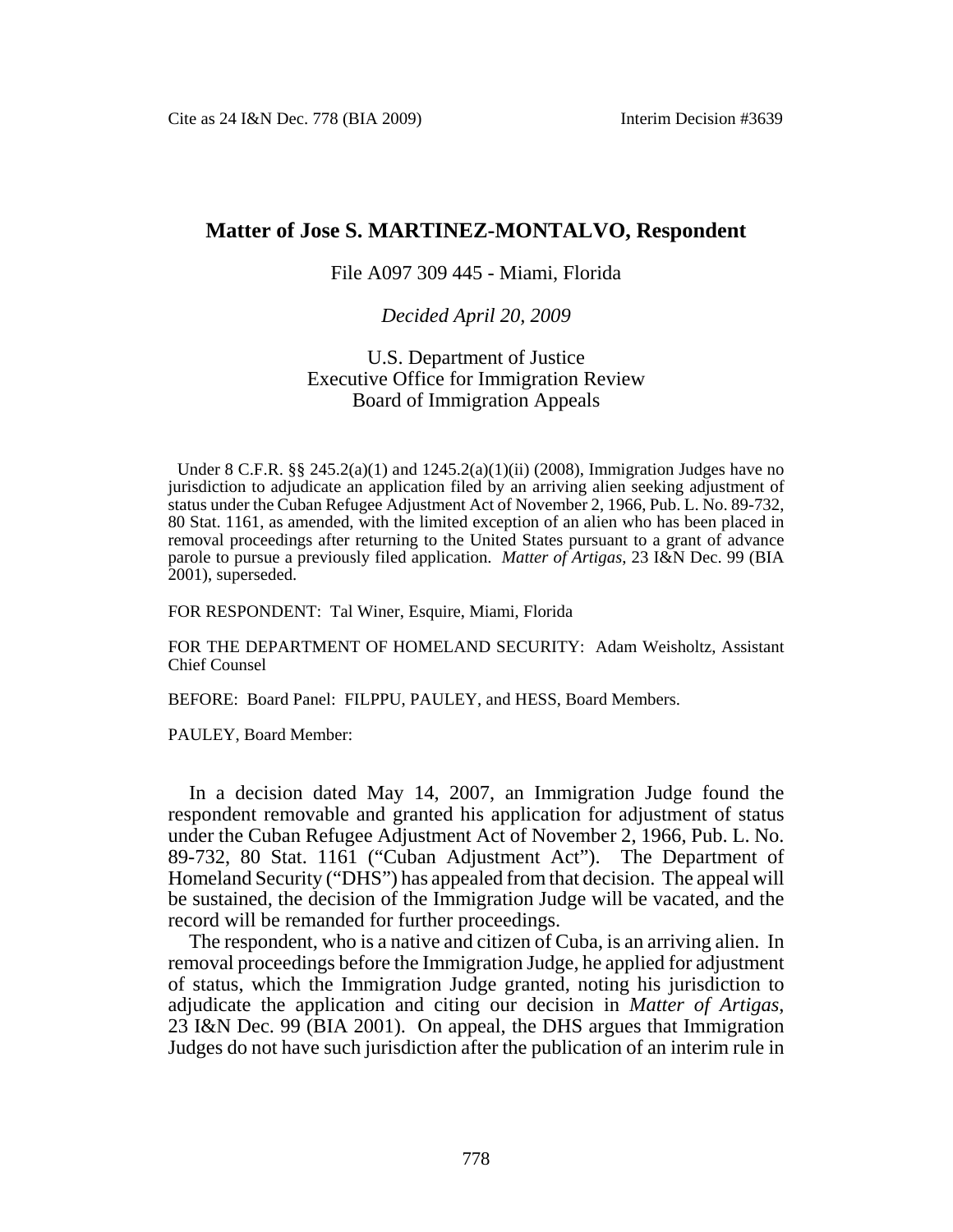2006 that repealed 8 C.F.R. §§ 245.1(c)(8) and 1245.1(c)(8) (2006)<sup>1</sup> and amended 8  $\overline{C}$ .F.R. §§ 245.2 and 1245.2 (2006), which set forth the rules regarding jurisdiction over adjustment applications. *See* Eligibility of Arriving Aliens in Removal Proceedings To Apply for Adjustment of Status and Jurisdiction To Adjudicate Applications for Adjustment of Status,71 Fed. Reg. 27,585 (May 12, 2006); *see also* 8 C.F.R. §§ 245.2 and 1245.2 (2008).2 We agree with the DHS, because the rationale underlying our decision in *Matter of Artigas* is no longer viable in light of the amendments to the governing regulations.

We find it helpful to set forth the history underlying the question presented in this case, as explained in the Supplementary Information to the May 12, 2006, interim rule. 71 Fed. Reg. at 27,586-88; *see also Matter of Artigas*, *supra*, at 101-04. Before the enactment of the Illegal Immigration Reform and Immigrant Responsibility Act of 1996, Division C of Pub. L. No. 104-208, 110 Stat. 3009-546 ("IIRIRA"), aliens who had entered the United States and were subject to deportation proceedings could file an application for adjustment of status with an Immigration Judge. *See* 71 Fed. Reg. at 27,586. However, this form of relief was generally unavailable to aliens seeking to enter the United States who were placed in exclusion proceedings as

(Emphasis added.)

<sup>&</sup>lt;sup>1</sup> These regulations were identical and provided that "[a]ny arriving alien who is in removal proceedings" is included within the category of aliens who are ineligible to apply for adjustment of status.

<sup>&</sup>lt;sup>2</sup> The current regulation at 8 C.F.R. § 245.2(a)(1) provides as follows:

USCIS has jurisdiction to adjudicate an application for adjustment of status filed by *any* alien, unless the immigration judge has jurisdiction to adjudicate the application under 8 C.F.R. § 1245.2(a)(1).

<sup>(</sup>Emphasis added.) The regulations at  $8 \text{ C.F.R.}$  §§  $1245.2(a)(1)$  provide, in pertinent part, as follows:

 <sup>(</sup>i) *In General.* In the case of any alien who has been placed in deportation proceedings or in removal proceedings (other than as an arriving alien), the immigration judge hearing the proceeding has exclusive jurisdiction to adjudicate any application for adjustment of status the alien may file.

 <sup>(</sup>ii) *Arriving aliens.* In the case of an arriving alien who is placed in removal proceedings, the immigration judge does not have jurisdiction to adjudicate *any* application for adjustment of status filed by the arriving alien  $\dots$ .").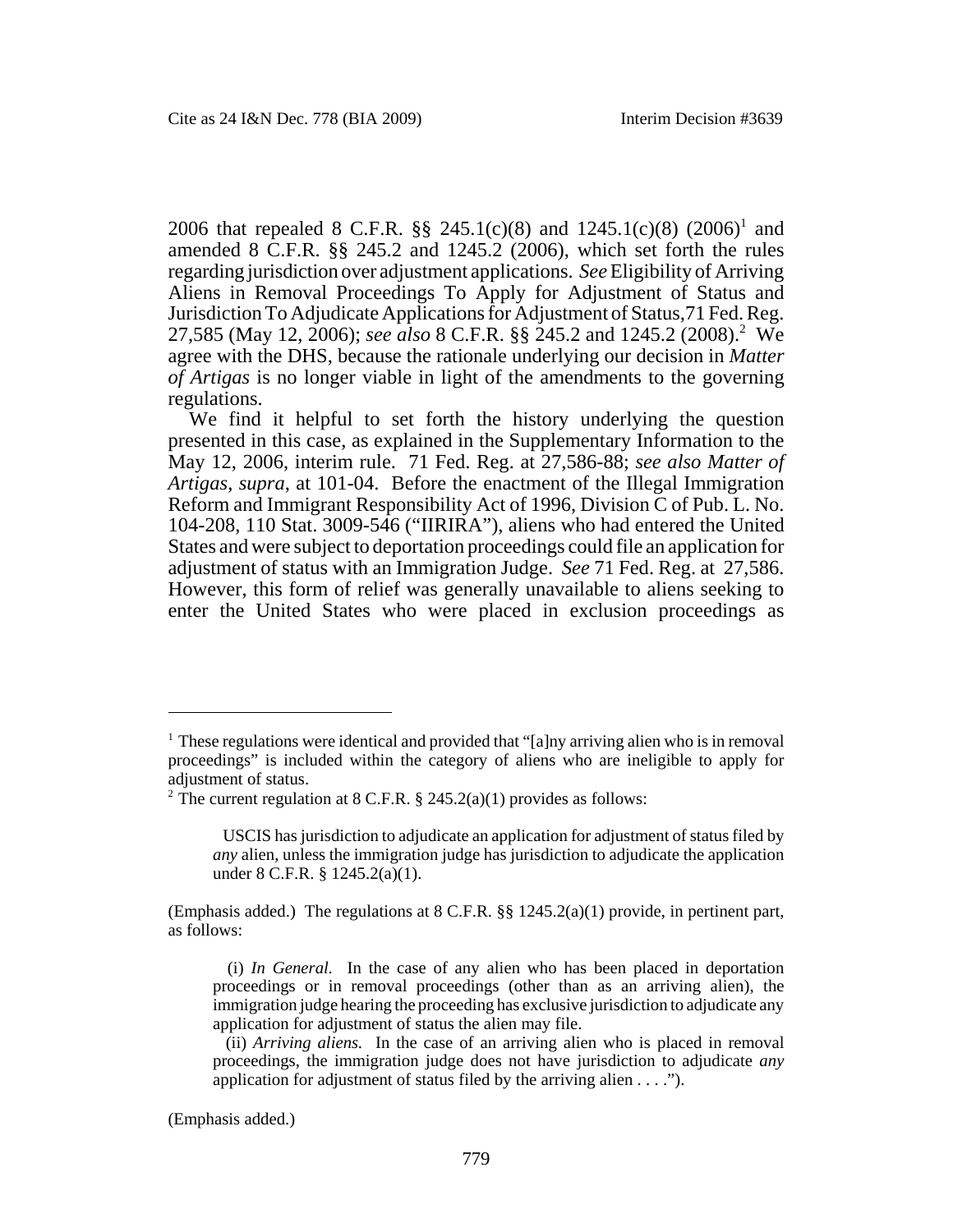inadmissible aliens. *Id.* The former Immigration and Naturalization Service<sup>3</sup> generally had exclusive jurisdiction over an adjustment of status application filed by a paroled alien in exclusion proceedings, and the alien was unable to file or renew the application before an Immigration Judge. *Id.* 

When the IIRIRA was enacted in 1996, deportation and exclusion proceedings were replaced by a single "removal" proceeding, but the distinction remained between aliens who have been admitted and those seeking admission, i.e., arriving aliens. *Id.* Implementing the IIRIRA, the Attorney General sought to continue the traditional rule that an applicant for admission who has been placed in proceedings before an Immigration Judge generally may not seek adjustment of status as a form of relief from removal. *Id.* at 27,587. Therefore, in 1997 the Attorney General established a rule, which was then codified at  $8$  C.F.R.  $\S$  245.1(c)(8)—and was subsequently included in the regulations at 8 C.F.R. § 1245.1(c)(8) in 2003—providing that an arriving alien placed in removal proceedings was ineligible for adjustment of status. *Id.* (citing Inspection and Expedited Removal of Aliens; Detention and Removal of Aliens; Conduct of Removal Proceedings; Asylum Procedures, 62 Fed. Reg. 10,312, 10,326-27 (Mar. 6, 1997)); *see also supra* note 1.

At the same time, a regulation regarding jurisdiction over adjustment of status applications was promulgated. *See* 62 Fed. Reg. at 10,383. That regulation was codified at  $8$  C.F.R.  $\S$  245.2(a)(1) (1998) and provided in pertinent part as follows:

*Jurisdiction*. An alien who believes he or she meets the eligibility requirements of section 245 of the Act or section 1 of the [Cuban Adjustment Act] and § 245.1 shall apply to the director having jurisdiction over his or her place of residence unless otherwise instructed in 8 C.F.R. part 245, or by the instruction on the application form. After an alien, other than an arriving alien, is in deportation or removal proceedings, his or her application for adjustment of status under section 245 of the Act or section 1 of the [Cuban Adjustment Act] shall be made and considered only in those proceedings. An arriving alien, *other than an alien in removal proceedings*, who believes he or she meets the eligibility requirements of section 245 of the Act or section 1 of the [Cuban Adjustment Act] and  $\S$  245.1 shall apply to the director having jurisdiction over his or her place of arrival.

(Emphasis added.) The regulation also created one exception to this jurisdictional rule for certain aliens who had applied for adjustment of status while in the United States, traveled abroad, and returned pursuant to a grant of advance parole, and whose adjustment application had subsequently been

<sup>&</sup>lt;sup>3</sup> The functions of the Immigration and Naturalization Service were transferred to the Department of Homeland Security pursuant to the Homeland Security Act of 2002, Pub. L. No. 107-296, 116 Stat. 2135. The transfer occurred on March 1, 2003. *See Matter of D-J-*, 23 I&N Dec. 572, 573 n.1 (A.G. 2003).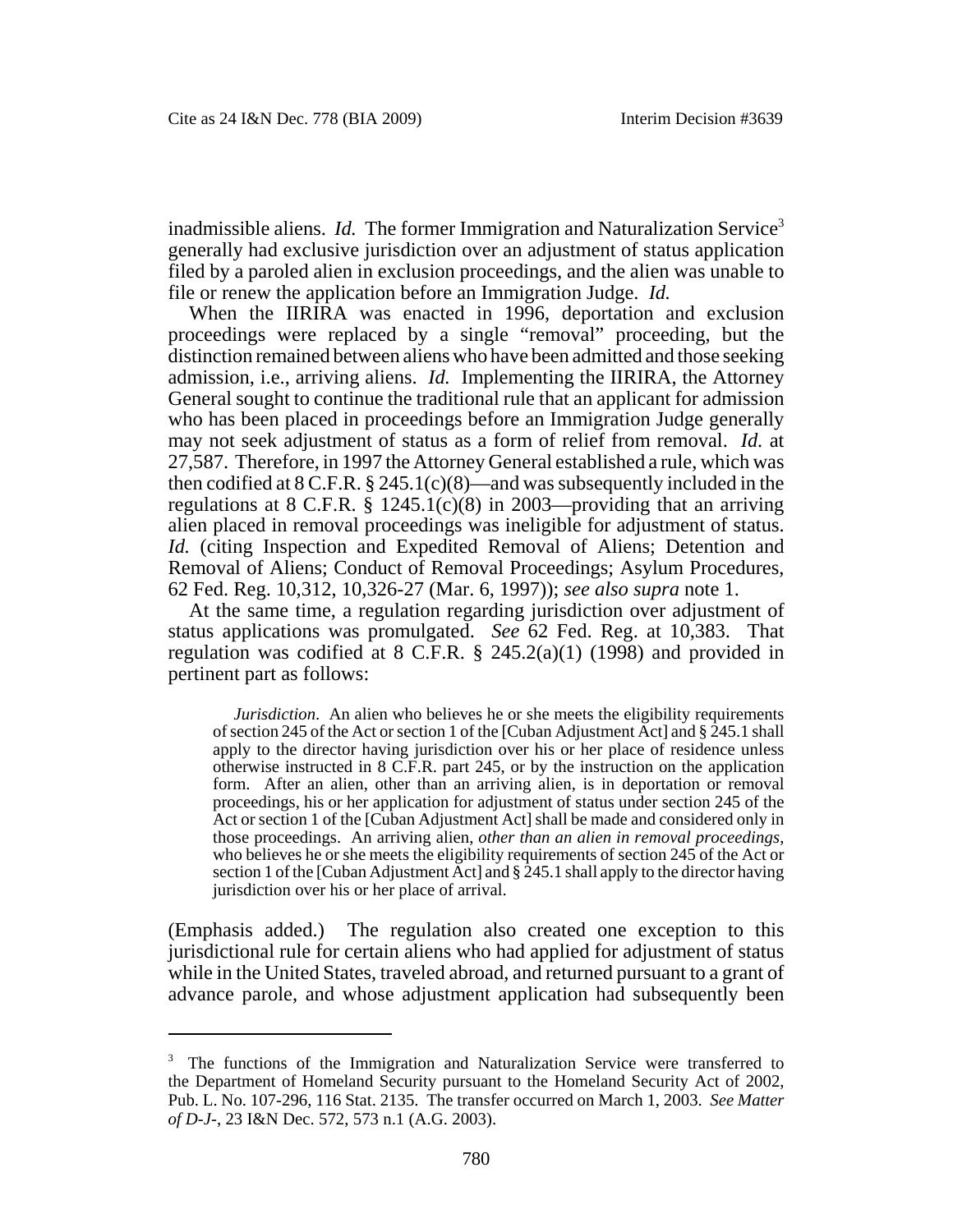denied by the district director.  $8 \text{ C.F.R.}$   $\frac{8}{9}$  245.2(a)(1)(i)-(ii). Only aliens applying for adjustment in these limited circumstances could renew an application in removal proceedings.

In *Matter of Artigas*, *supra*, the Government argued that the jurisdictional regulation at 8 C.F.R.  $\S$  245.2(a)(1), in conjunction with the ineligibility provision in 8 C.F.R. § 245.1(c)(8), precluded arriving aliens placed in removal proceedings from pursuing adjustment of status under the Cuban Adjustment Act. We rejected this position, holding that an Immigration Judge has jurisdiction to adjudicate an application for adjustment of status under the Cuban Adjustment Act in removal proceedings when a Cuban alien has been charged as an arriving alien without a valid visa or entry document. In reaching this conclusion, we noted that once removal proceedings were commenced, an arriving alien was effectively precluded from submitting an application for relief under the Cuban Adjustment Act to the district director, because at that time the regulations specifically provided that "'[a]n arriving alien, *other than an alien in removal proceedings*, who believes he or she meets the eligibility requirements of section 245 of the Act or section 1 of the Act of November 2, 1966, and § 245.1 shall apply to the [district] director having jurisdiction over his or her place of arrival.'" *Id.* at 105 (quoting 8 C.F.R. § 245.2(a)(1)). Thus, we held that if the regulations were found to implicitly deprive an Immigration Judge of jurisdiction to consider applications for adjustment of status under the Cuban Adjustment Act by arriving aliens, that statutory form of relief would have effectively become meaningless. *Id.*

To avoid this result, we concluded that Immigration Judges were granted jurisdiction, because the regulations specifically provided authority for arriving aliens to file an application for relief pursuant to the Cuban Adjustment Act. *Id.* at 103 (citing 8 C.F.R.  $\S\S 240.11(a)(1)^4$  and  $245.2(a)(1)$ (2001)). We found no evidence that the Attorney General intended the post-IIRIRA amendments to the adjustment of status regulations to withdraw by implication the Immigration Judges' jurisdiction to adjudicate such applications for relief, over which they previously had exclusive jurisdiction. *Id.* at 103-04. Furthermore, because the Cuban Adjustment Act is a specific

 $4$  At that time, 8 C.F.R. § 240.11(a)(1) provided in pertinent part as follows:

In a removal proceeding, an alien may apply to the immigration judge for . . . adjustment of status under section 1 of the Act of November 2, 1966 (as modified by section 606 of Pub. L. No. 104-208) . . . . The application shall be subject to the requirements of § 240.20, and 8 C.F.R. parts 245 and 249.

This regulation was subsequently amended and redesignated as  $8 \text{ C.F.R.}$   $\S 1240.11(a)(1)$  in 2003.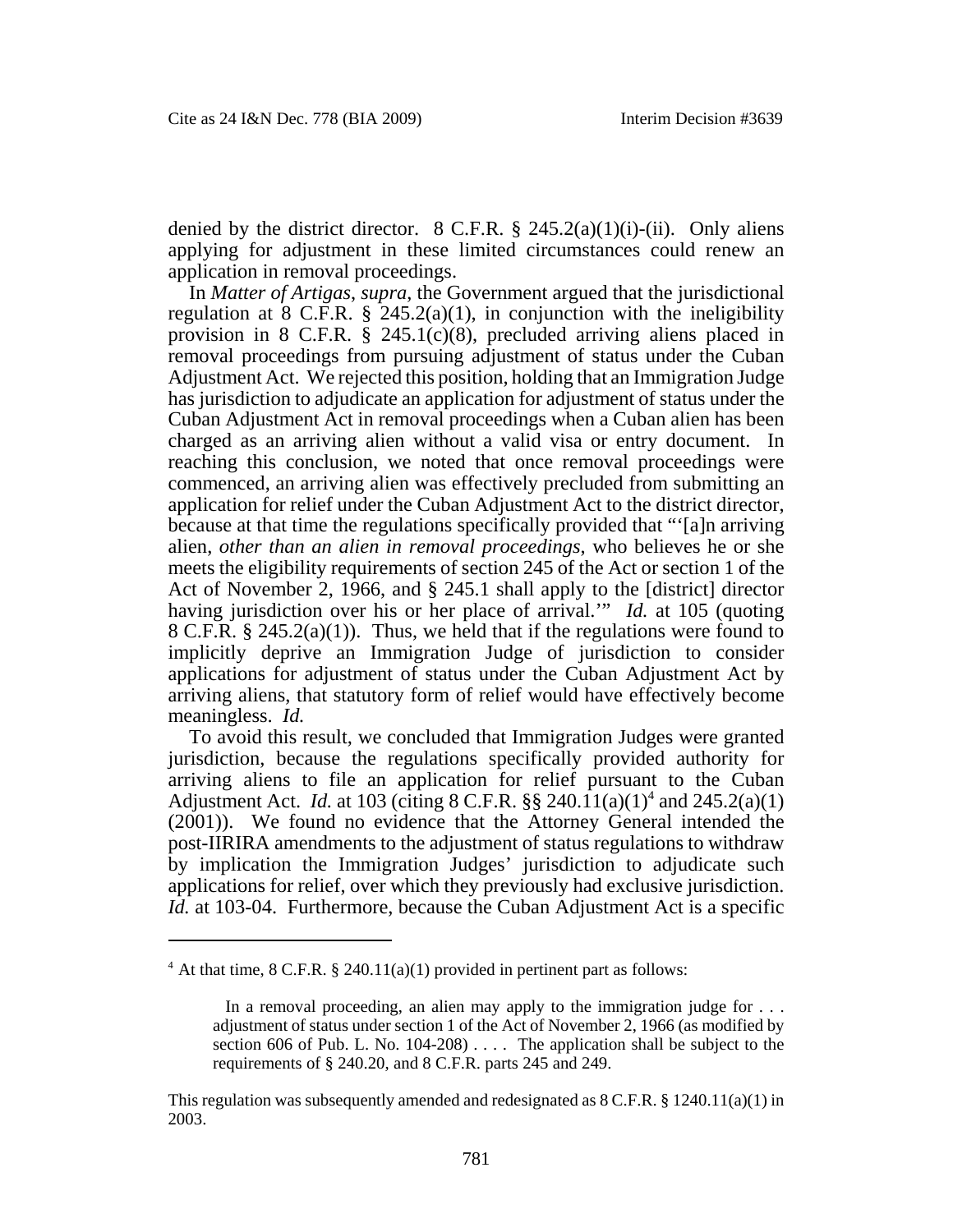grant of authority to adjust the status of Cubans who could not fulfill the requirements of section 245 of the Act, 8 U.S.C. § 1255 (1994 & Supp. V 1999), we determined that it must be considered separate and apart from adjustment of status under section 245. *Id.* at 106. Accordingly, we held that arriving aliens placed in removal proceedings could seek adjustment of status under the Cuban Adjustment Act before an Immigration Judge.

After the issuance of *Matter of Artigas*, *supra*, and prior to the 2006 regulatory amendments relied on by the DHS in support of this appeal, some courts of appeals held that  $8 \text{ C.F.R.}$   $\S\S 245.1(c)(8)$  and  $1245.1(c)(8)$  were ultra vires under section 245(a) of the Act, which permits an application for discretionary adjustment of status by any alien who was "inspected and admitted or paroled." *Scheerer v. U.S. Att'y Gen.*, 445 F.3d 1311 (11th Cir. 2006); *Bona v. Gonzales*, 425 F.3d 663 (9th Cir. 2005); *Zheng v. Gonzales*, 422 F.3d 98 (3d Cir. 2005); *Succar v. Ashcroft*, 394 F.3d 8 (1st Cir. 2005). However, other courts held that the regulations constituted a valid exercise of the respective discretionary authority of the Attorney General and the Secretary of the DHS to grant or deny adjustment of status, even as applied to arriving aliens seeking adjustment of status in removal proceedings who were paroled into the United States. *Momin v. Gonzales*, 447 F.3d 447, *reh'g granted and opinion vacated*, 462 F.3d 497 (5th Cir. 2006); *Mouelle v. Gonzales*, 416 F.3d 923 (8th Cir. 2005), *cert. granted and judgment vacated*, 548 U.S. 901 (2006).

In light of this split of authority, the Attorney General and the Secretary of the DHS amended the regulations in 2006 to eliminate 8 C.F.R. §§ 245.1(c)(8) and 1245.1(c)(8) to avoid inconsistent application of the adjustment of status laws. *See* 71 Fed. Reg. at 27,587 (Supplementary Information). The regulations at  $8 \text{ C.F.R. }$  §§  $245.2(a)(1)$  and  $1245.2(a)(1)$  were also amended to clarify which Departmental component has jurisdiction to adjudicate adjustment applications for arriving aliens who have been paroled into the United States and placed in removal proceedings. *Id.* The new regulations at 8 C.F.R. § 245.2(a)(1) thus provide that the United States Citizenship and Immigration Services ("USCIS") generally has exclusive jurisdiction to adjudicate adjustment applications of arriving aliens. The only exception to this rule arises when an alien who leaves the United States while an adjustment application is pending with the USCIS returns pursuant to a grant of advance parole and is placed in removal proceedings. 8 C.F.R. §§ 1245.2(a)(1)(ii)(A)-(D). In such circumstances, an Immigration Judge would have jurisdiction to adjudicate the alien's renewed adjustment application in removal proceedings if the application has been denied by the USCIS. *Id.*; *see also* 71 Fed. Reg. at 27,587-88 (Supplementary Information).

As a result of these amendments, the DHS contends that Immigration Judges no longer have jurisdiction in removal proceedings to consider adjustment of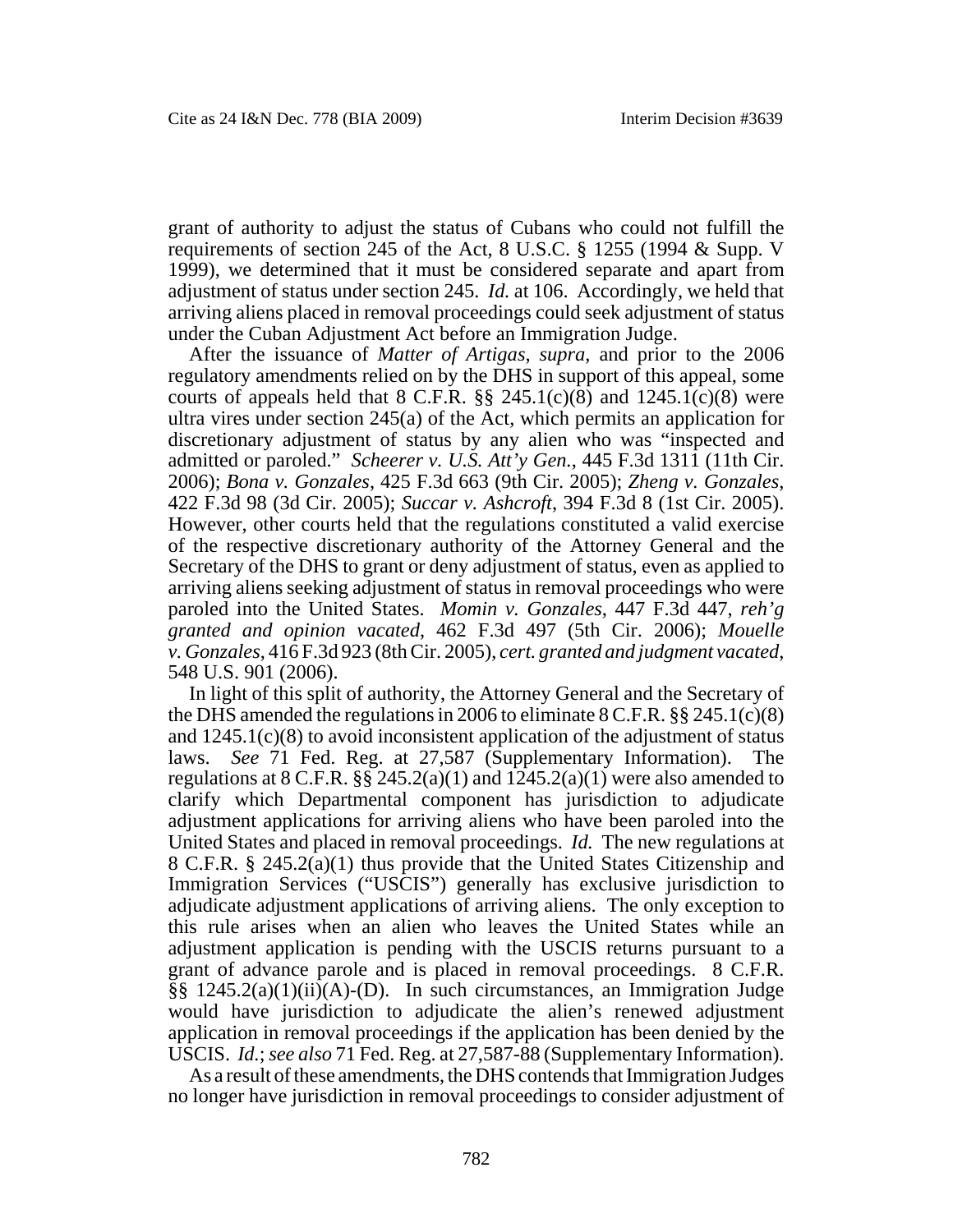status applications filed by arriving aliens who are seeking benefits under the Cuban Adjustment Act. The DHS argues that our concern in *Matter of Artigas*, *supra*, with preserving such relief in removal proceedings for arriving Cuban aliens has now been resolved with the 2006 amendments to 8 C.F.R. §§  $245.2(a)(1)$  and  $1245.2(a)(1)$ . In the DHS's view, the regulations have effectively superseded *Matter of Artigas* by conferring on the USCIS jurisdiction over an application for adjustment of status filed by "any" alien, and by eliminating the jurisdiction of Immigration Judges over "any" adjustment application filed by an arriving alien, with the above-noted limited exception.

We agree with the DHS's argument. The language of the new regulatory scheme is clearer than that of the former regulations, which made only an oblique reference to an Immigration Judge's jurisdiction over arriving aliens seeking adjustment under the Cuban Adjustment Act. Furthermore, if the Attorney General had intended to exempt Cuban Adjustment Act cases from the new regulatory scheme, it would have been a simple matter to include such an exception in the regulations. Now that the amended regulations assure that arriving aliens who are eligible for relief under the Cuban Adjustment Act can file an adjustment application with the USCIS, we see no reason not to afford the term "any" its full and natural meaning. *See Ali v. Federal Bureau of Prisons*, 128 S. Ct. 831, 835-36 (2008) (broadly construing the term "any"). *See generally K Mart Corp. v. Cartier, Inc.*, 486 U.S. 281, 291-92 (1988); *Matter of N-B-*, 22 I&N Dec. 590, 592 (BIA 1999) (regarding the rules of statutory and regulatory construction). In other words, there is no longer a need to ascribe a different meaning to the regulatory language to avoid depriving all arriving aliens seeking relief under the Cuban Adjustment Act in removal proceedings of a statutory avenue to adjust their immigration status. Although adjustment under that statute is considered "separate and apart from adjustment of status under section 245 of the Act," *Matter of Artigas*, *supra*, at 106, the intent of Congress in enacting the Cuban Adjustment Act is still honored, because arriving aliens may now seek this form of relief before the USCIS, whether or not they are in removal proceedings, and whether or not they are under an order of removal.

Accordingly, we will sustain the DHS's appeal and vacate the Immigration Judge's decision granting the respondent's application for adjustment of status under the Cuban Adjustment Act for lack of jurisdiction. The respondent may now elect to file an application with the USCIS. The record will be remanded to the Immigration Judge to give the respondent an opportunity to pursue any other relief from removal for which he may be eligible.

**ORDER:** The appeal of the Department of Homeland Security is sustained, and the decision of the Immigration Judge is vacated.